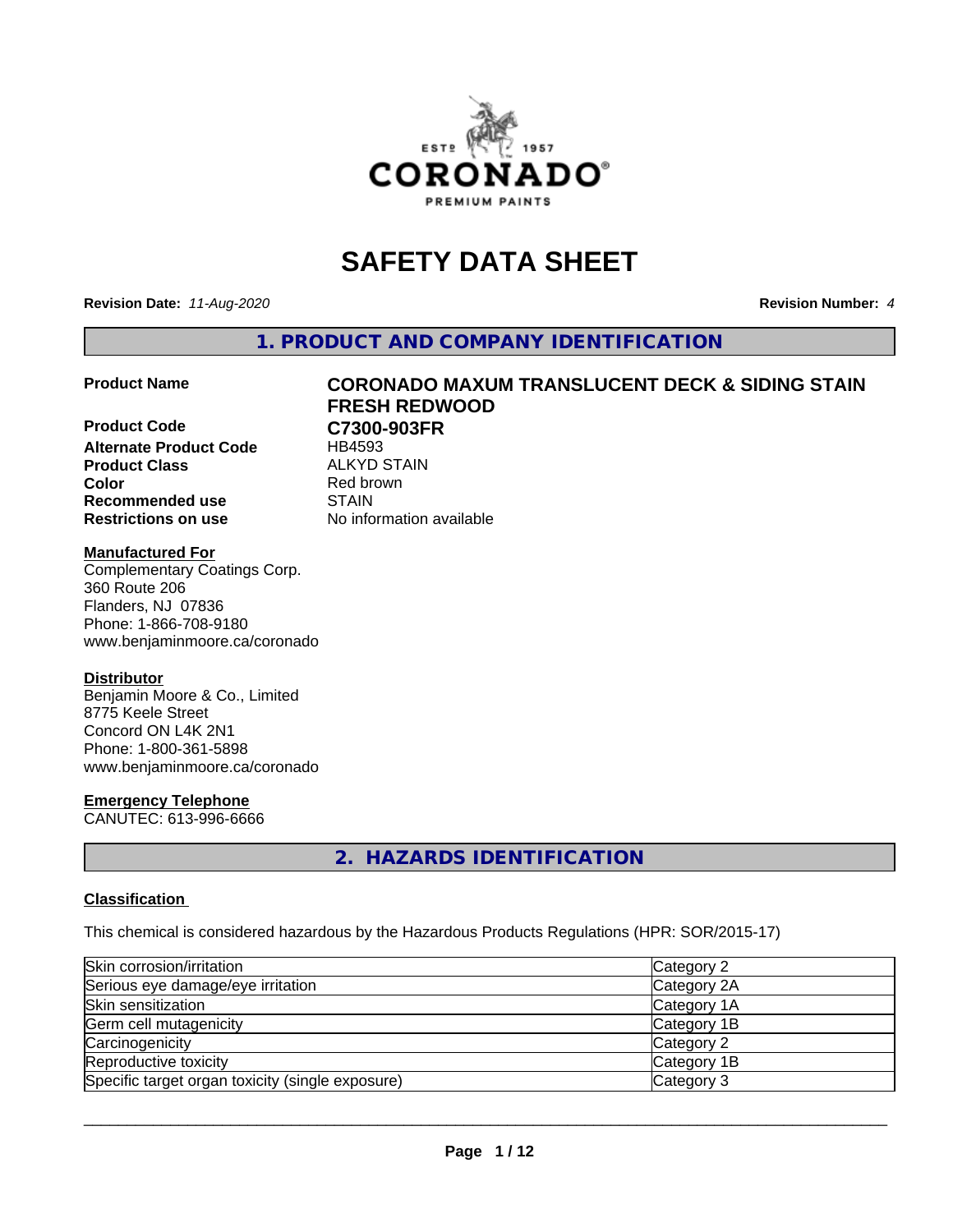# \_\_\_\_\_\_\_\_\_\_\_\_\_\_\_\_\_\_\_\_\_\_\_\_\_\_\_\_\_\_\_\_\_\_\_\_\_\_\_\_\_\_\_\_\_\_\_\_\_\_\_\_\_\_\_\_\_\_\_\_\_\_\_\_\_\_\_\_\_\_\_\_\_\_\_\_\_\_\_\_\_\_\_\_\_\_\_\_\_\_\_\_\_ **C7300-903FR** - **CORONADO MAXUM TRANSLUCENT DECK & SIDING STAIN FRESH REDWOOD**

| Specific target organ toxicity (repeated exposure) | ∵ategory.  |
|----------------------------------------------------|------------|
| Aspiration toxicity                                | ′ ategory. |
| Flammable liquids                                  | Category   |

# **Label elements**

# **Danger**

# **Hazard statements**

Causes skin irritation Causes serious eye irritation May cause an allergic skin reaction May cause genetic defects Suspected of causing cancer May damage fertility or the unborn child May cause respiratory irritation Causes damage to organs through prolonged or repeated exposure May be fatal if swallowed and enters airways Flammable liquid and vapor



**Appearance** liquid **Odor** solvent

# **Precautionary Statements - Prevention**

Obtain special instructions before use Do not handle until all safety precautions have been read and understood Use personal protective equipment as required Wash face, hands and any exposed skin thoroughly after handling Contaminated work clothing should not be allowed out of the workplace Do not breathe dust/fume/gas/mist/vapors/spray Do not eat, drink or smoke when using this product Use only outdoors or in a well-ventilated area Keep away from heat, hot surfaces, sparks, open flames and other ignition sources. No smoking Keep container tightly closed Ground/bond container and receiving equipment Use explosion-proof electrical/ventilating/lighting/equipment Use only non-sparking tools Take precautionary measures against static discharge Keep cool Wear protective gloves/protective clothing/eye protection/face protection **Precautionary Statements - Response** IF exposed or concerned: Get medical advice/attention

**Eyes**

IF IN EYES: Rinse cautiously with water forseveral minutes. Remove contact lenses, if present and easy to do.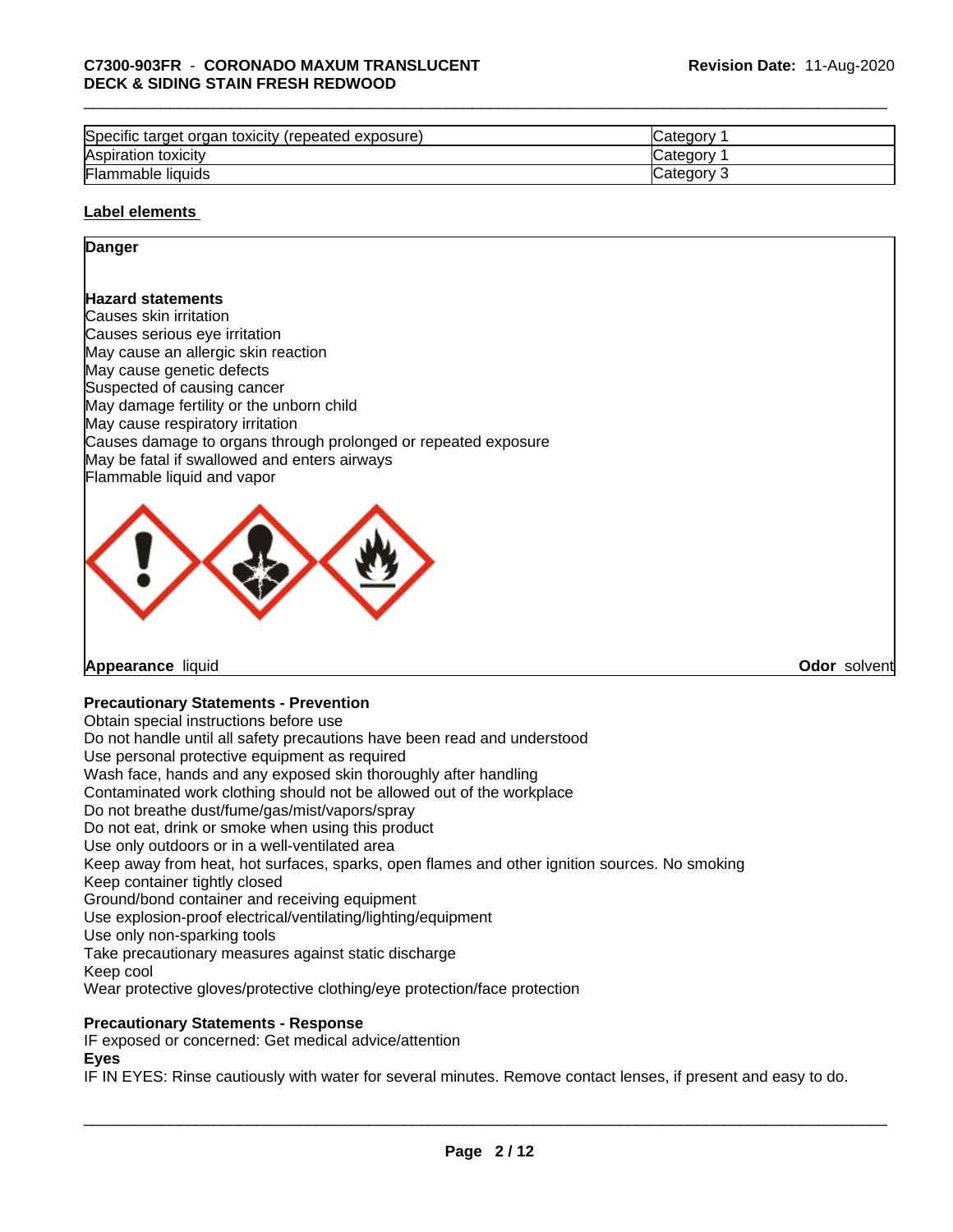Continue rinsing

If eye irritation persists: Get medical advice/attention **Skin**

If skin irritation or rash occurs: Get medical advice/attention

IF ON SKIN (or hair): Remove/Take off immediately all contaminated clothing. Rinse skin with water/shower Wash contaminated clothing before reuse

# **Inhalation**

IF INHALED: Remove victim to fresh air and keep at rest in a position comfortable for breathing

# **Ingestion**

IF SWALLOWED: Immediately call a POISON CENTER or doctor/physician

Do NOT induce vomiting

**Fire**

In case of fire: Use CO2, dry chemical, or foam for extinction

# **Precautionary Statements - Storage**

Store locked up Store in a well-ventilated place. Keep container tightly closed

# **Precautionary Statements - Disposal**

Dispose of contents/container to an approved waste disposal plant

# **Other information**

No information available

| <b>Chemical name</b>                                     | CAS No.        | Weight-%      | Hazardous Material<br>registry number<br>(HMIRA registry #) | Date HMIRA filed and<br>Information Review Act date exemption granted<br>(if applicable) |
|----------------------------------------------------------|----------------|---------------|-------------------------------------------------------------|------------------------------------------------------------------------------------------|
| 4-Chlorobenzotrifluoride                                 | 98-56-6        | $10 - 30%$    |                                                             |                                                                                          |
| Distillates, petroleum,<br>hydrotreated light            | 64742-47-8     | $7 - 13%$     |                                                             |                                                                                          |
| Stoddard solvent                                         | 8052-41-3      | $1 - 5%$      |                                                             |                                                                                          |
| Silica amorphous                                         | 7631-86-9      | $1 - 5%$      |                                                             |                                                                                          |
| Nepheline syenite                                        | 37244-96-5     | $-5%$         |                                                             |                                                                                          |
| Zinc borate hydrate                                      | 138265-88-0    | $1 - 5%$      |                                                             |                                                                                          |
| Carbamic acid,<br>1H-benzimidazol-2-yl-, methyl<br>ester | 10605-21-7     | $0.1 - 0.25%$ |                                                             |                                                                                          |
| Ethyl benzene                                            | $100 - 41 - 4$ | $0.1 - 0.25%$ |                                                             |                                                                                          |
| Cobalt bis(2-ethylhexanoate)                             | 136-52-7       | $0.1 - 0.25%$ |                                                             |                                                                                          |
| Methyl ethyl ketoxime                                    | 96-29-7        | $0.1 - 0.25%$ |                                                             |                                                                                          |

# **3. COMPOSITION INFORMATION ON COMPONENTS**

# **Confidential Business Information note**

\*The exact percentage (concentration) of composition has been withheld as a trade secret

 $\overline{\phantom{a}}$  ,  $\overline{\phantom{a}}$  ,  $\overline{\phantom{a}}$  ,  $\overline{\phantom{a}}$  ,  $\overline{\phantom{a}}$  ,  $\overline{\phantom{a}}$  ,  $\overline{\phantom{a}}$  ,  $\overline{\phantom{a}}$  ,  $\overline{\phantom{a}}$  ,  $\overline{\phantom{a}}$  ,  $\overline{\phantom{a}}$  ,  $\overline{\phantom{a}}$  ,  $\overline{\phantom{a}}$  ,  $\overline{\phantom{a}}$  ,  $\overline{\phantom{a}}$  ,  $\overline{\phantom{a}}$ 

**4. FIRST AID MEASURES**

General Advice **In the Seneral Advice** If symptoms persist, call a physician. Show this safety data sheet to the doctor in attendance.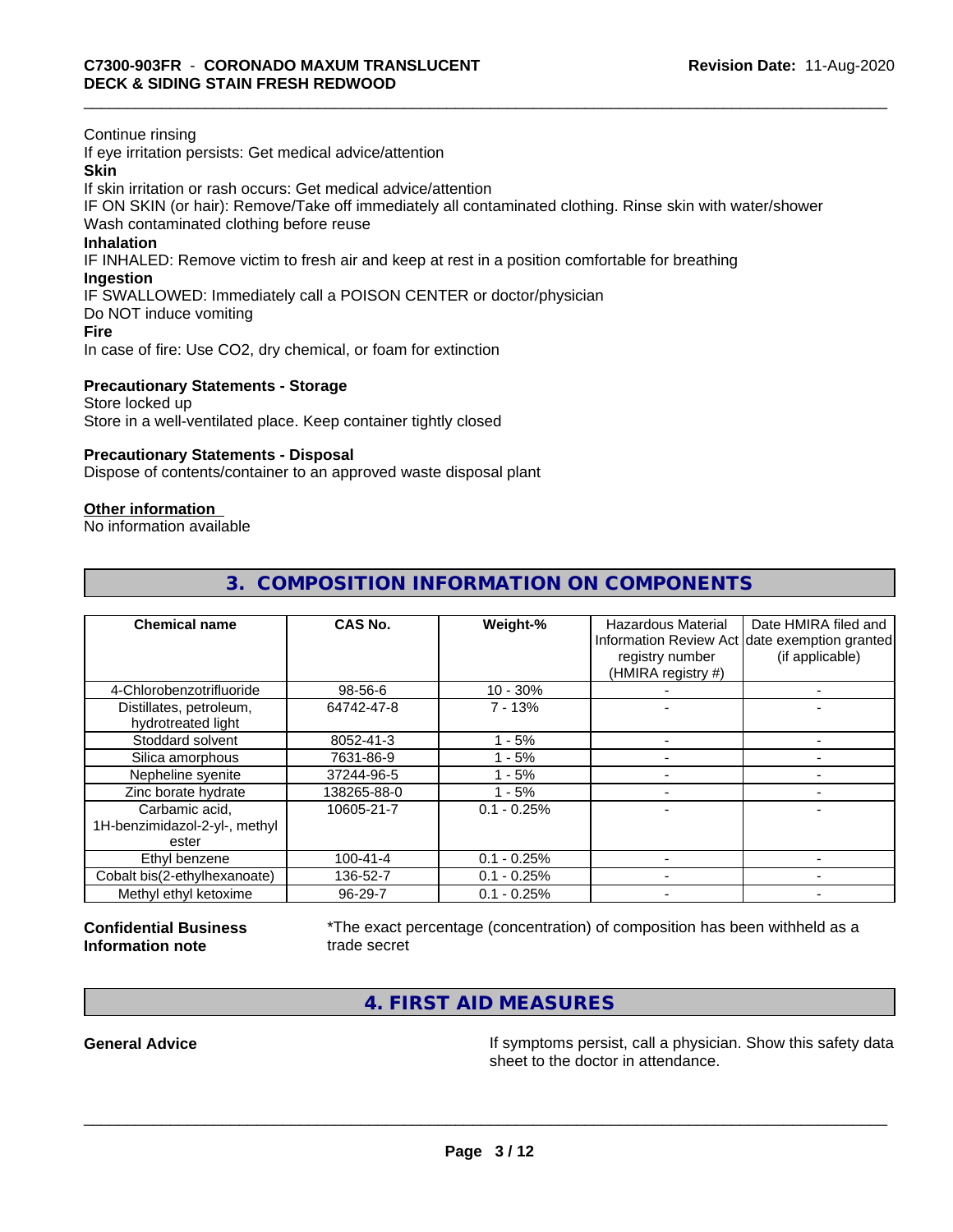| <b>Eye Contact</b>                     | Immediately flush with plenty of water. After initial flushing,<br>remove any contact lenses and continue flushing for at<br>least 15 minutes. Keep eye wide open while rinsing. If<br>symptoms persist, call a physician.             |
|----------------------------------------|----------------------------------------------------------------------------------------------------------------------------------------------------------------------------------------------------------------------------------------|
| <b>Skin Contact</b>                    | Wash off immediately with soap and plenty of water while<br>removing all contaminated clothes and shoes. If skin<br>irritation persists, call a physician. Wash clothing before<br>reuse. Destroy contaminated articles such as shoes. |
| <b>Inhalation</b>                      | Move to fresh air. If symptoms persist, call a physician.<br>If not breathing, give artificial respiration. Call a physician<br>immediately.                                                                                           |
| Ingestion                              | Clean mouth with water and afterwards drink plenty of<br>water. Do not induce vomiting without medical advice.<br>Never give anything by mouth to an unconscious person.<br>Consult a physician.                                       |
| <b>Protection Of First-Aiders</b>      | Use personal protective equipment.                                                                                                                                                                                                     |
| <b>Most Important Symptoms/Effects</b> | May cause allergic skin reaction.                                                                                                                                                                                                      |
| <b>Notes To Physician</b>              | Treat symptomatically.                                                                                                                                                                                                                 |

**5. FIRE-FIGHTING MEASURES**

| <b>Suitable Extinguishing Media</b>                                              | Foam, dry powder or water. Use extinguishing measures<br>that are appropriate to local circumstances and the<br>surrounding environment.                                                                                                               |
|----------------------------------------------------------------------------------|--------------------------------------------------------------------------------------------------------------------------------------------------------------------------------------------------------------------------------------------------------|
| Protective equipment and precautions for firefighters                            | As in any fire, wear self-contained breathing apparatus<br>pressure-demand, MSHA/NIOSH (approved or equivalent)<br>and full protective gear.                                                                                                           |
| <b>Specific Hazards Arising From The Chemical</b>                                | Combustible material. Closed containers may rupture if<br>exposed to fire or extreme heat. Keep product and empty<br>container away from heat and sources of ignition. Thermal<br>decomposition can lead to release of irritating gases and<br>vapors. |
| Sensitivity to mechanical impact                                                 | No                                                                                                                                                                                                                                                     |
| Sensitivity to static discharge                                                  | Yes                                                                                                                                                                                                                                                    |
| <b>Flash Point Data</b><br>Flash point (°F)<br>Flash Point (°C)<br><b>Method</b> | 107<br>42<br><b>PMCC</b>                                                                                                                                                                                                                               |
| <b>Flammability Limits In Air</b>                                                |                                                                                                                                                                                                                                                        |
| Lower flammability limit:<br><b>Upper flammability limit:</b>                    | Not available<br>Not available                                                                                                                                                                                                                         |
|                                                                                  |                                                                                                                                                                                                                                                        |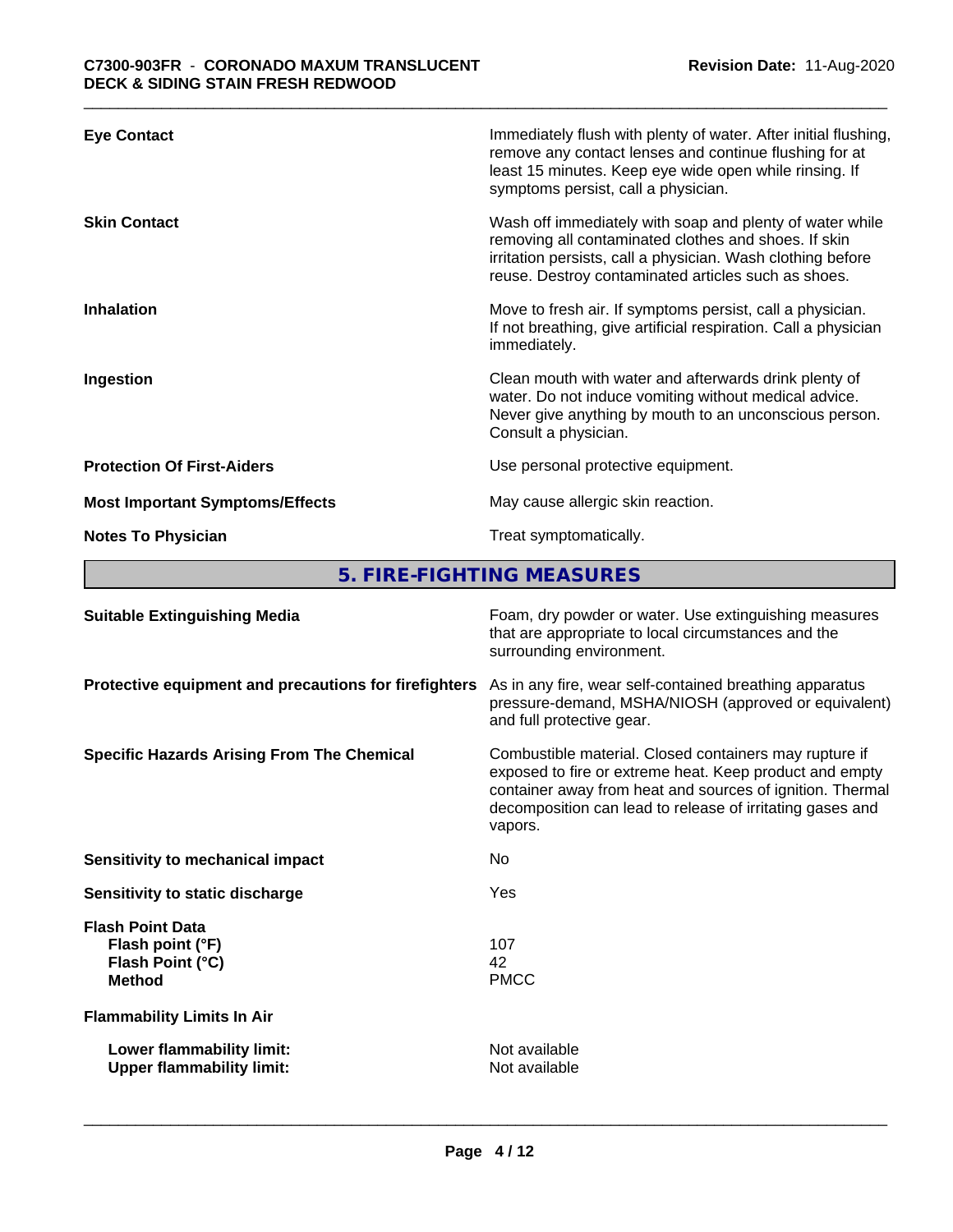| <b>NFPA</b>                                                                                       | Health: 2 | <b>Flammability: 2</b> | <b>Instability: 0</b>                                                                                                                                                               | <b>Special: Not Applicable</b>                                                                                                                     |
|---------------------------------------------------------------------------------------------------|-----------|------------------------|-------------------------------------------------------------------------------------------------------------------------------------------------------------------------------------|----------------------------------------------------------------------------------------------------------------------------------------------------|
| <b>NFPA Legend</b><br>0 - Not Hazardous<br>1 - Slightly<br>2 - Moderate<br>3 - High<br>4 - Severe |           |                        |                                                                                                                                                                                     |                                                                                                                                                    |
|                                                                                                   |           |                        |                                                                                                                                                                                     | The ratings assigned are only suggested ratings, the contractor/employer has ultimate responsibilities for NFPA ratings where this system is used. |
|                                                                                                   |           |                        | Additional information regarding the NFPA rating system is available from the National Fire Protection Agency (NFPA) at www.nfpa.org.                                               |                                                                                                                                                    |
|                                                                                                   |           |                        | <b>6. ACCIDENTAL RELEASE MEASURES</b>                                                                                                                                               |                                                                                                                                                    |
| <b>Personal Precautions</b>                                                                       |           |                        | ignition.                                                                                                                                                                           | Use personal protective equipment. Remove all sources of                                                                                           |
| <b>Other Information</b>                                                                          |           |                        | allow material to contaminate ground water system.<br>Prevent product from entering drains. Do not flush into<br>should be advised if significant spillages cannot be<br>contained. | Prevent further leakage or spillage if safe to do so. Do not<br>surface water or sanitary sewer system. Local authorities                          |
| <b>Environmental precautions</b>                                                                  |           |                        | See Section 12 for additional Ecological Information.                                                                                                                               |                                                                                                                                                    |
| <b>Methods for Cleaning Up</b>                                                                    |           |                        |                                                                                                                                                                                     | Dam up. Soak up with inert absorbent material. Pick up                                                                                             |

**7. HANDLING AND STORAGE**

and transfer to properly labeled containers. Clean

contaminated surface thoroughly.

| Use only in area provided with appropriate exhaust<br>ventilation. Do not breathe vapors or spray mist. Wear<br>personal protective equipment. Take precautionary<br>measures against static discharges. To avoid ignition of<br>vapors by static electricity discharge, all metal parts of the<br>equipment must be grounded. Keep away from open<br>flames, hot surfaces and sources of ignition. |
|-----------------------------------------------------------------------------------------------------------------------------------------------------------------------------------------------------------------------------------------------------------------------------------------------------------------------------------------------------------------------------------------------------|
| Keep containers tightly closed in a dry, cool and<br>well-ventilated place. Keep away from heat. Keep away<br>from open flames, hot surfaces and sources of ignition.<br>Keep in properly labeled containers. Keep out of the reach<br>of children.                                                                                                                                                 |
| <b>DANGER</b> - Rags, steel wool or waste soaked with this<br>product may spontaneously catch fire if improperly<br>discarded. Immediately after use, place rags, steel wool or<br>waste in a sealed water-filled metal container.                                                                                                                                                                  |
|                                                                                                                                                                                                                                                                                                                                                                                                     |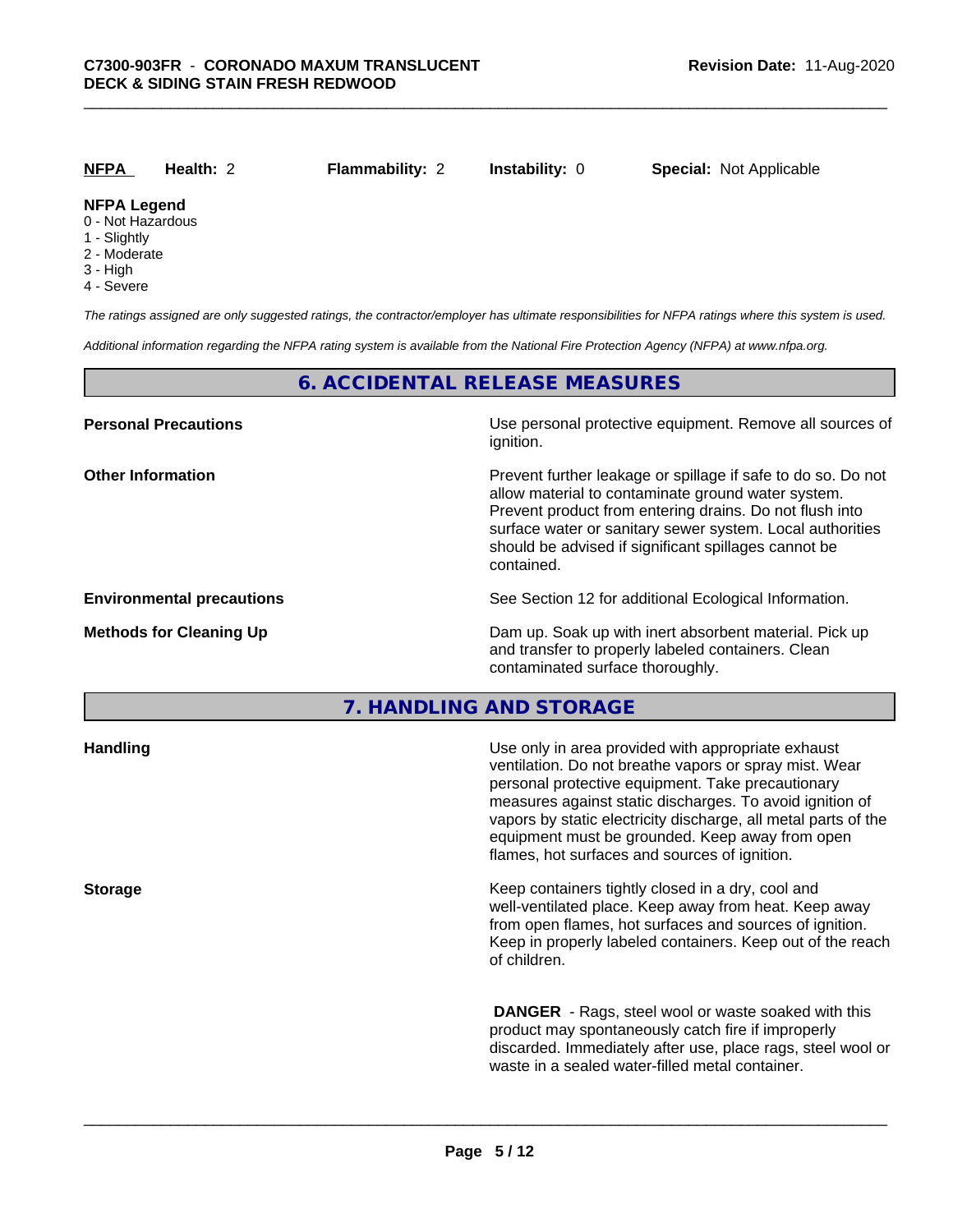**Incompatible Materials Incompatible with strong acids and bases and strong** oxidizing agents.

# **8. EXPOSURE CONTROLS/PERSONAL PROTECTION**

#### **Exposure Limits**

| <b>Chemical name</b>     | <b>ACGIH TLV</b>    | <b>Alberta</b>                 | <b>British Columbia</b>       | <b>Ontario</b>                | Quebec                          |
|--------------------------|---------------------|--------------------------------|-------------------------------|-------------------------------|---------------------------------|
| 4-Chlorobenzotrifluoride | TWA: 2.5 mg/m $3$ F | $2.5$ mg/m <sup>3</sup> - TWA  | $2.5$ mg/m <sup>3</sup> - TWA | $2.5$ mg/m <sup>3</sup> - TWA | $2.5$ mg/m <sup>3</sup> - TWAEV |
| Distillates, petroleum,  | N/E                 | N/E                            | $200 \text{ mg/m}^3$ - TWA    | N/E                           | N/E                             |
| hydrotreated light       |                     |                                | Skin absorption can           |                               |                                 |
|                          |                     |                                | contribute to overall         |                               |                                 |
|                          |                     |                                | exposure.                     |                               |                                 |
| Stoddard solvent         | TWA: 100 ppm        | 100 ppm - TWA                  | 290 mg/m $3$ - TWA            | 525 mg/m $3$ - TWA            | 100 ppm - TWAEV                 |
|                          |                     | $572$ mg/m <sup>3</sup> - TWA  | 580 mg/m <sup>3</sup> - STEL  |                               | $525$ mg/m <sup>3</sup> - TWAEV |
| Nepheline syenite        | N/E                 | N/E                            | N/E                           | 10 mg/m $3$ - TWA             | N/E                             |
| Ethyl benzene            | TWA: 20 ppm         | 100 ppm - TWA                  | 20 ppm - TWA                  | 20 ppm - TWA                  | 100 ppm - TWAEV                 |
|                          |                     | 434 mg/m $3$ - TWA             |                               |                               | 434 mg/m $3$ - TWAEV            |
|                          |                     | 125 ppm - STEL                 |                               |                               | 125 ppm - STEV                  |
|                          |                     | $543$ mg/m <sup>3</sup> - STEL |                               |                               | 543 mg/m <sup>3</sup> - STEV    |

#### **Legend**

ACGIH - American Conference of Governmental Industrial Hygienists Alberta - Alberta Occupational Exposure Limits British Columbia - British Columbia Occupational Exposure Limits Ontario - Ontario Occupational Exposure Limits Quebec - Quebec Occupational Exposure Limits N/E - Not established

# **Personal Protective Equipment**

**Engineering Measures Ensure** Ensure adequate ventilation, especially in confined areas.

**Eye/Face Protection** Safety glasses with side-shields. If splashes are likely to occur, wear: Tightly fitting safety goggles **Skin Protection Skin Protection Long sleeved clothing. Protective gloves. Respiratory Protection Number 1** (Use only with adequate ventilation. In operations where exposure limits are exceeded, use a NIOSH approved respirator that has been selected by a technically qualified person for the specific work conditions. When spraying the product or applying in confined areas, wear a NIOSH approved respirator specified for paint spray or organic vapors.

**Hygiene Measures Avoid contact with skin, eyes and clothing. Remove and Avoid contact with skin, eyes and clothing. Remove and Avoid contact with skin, eyes and clothing. Remove and** wash contaminated clothing before re-use. Wash thoroughly after handling. When using do not eat, drink or smoke.

# **9. PHYSICAL AND CHEMICAL PROPERTIES**

**Appearance** liquid **Density (Ibs/gal)** 9.15 - 9.25 **Specific Gravity** 1.10 - 1.12

**Odor** solvent **Odor Threshold No information available No information available**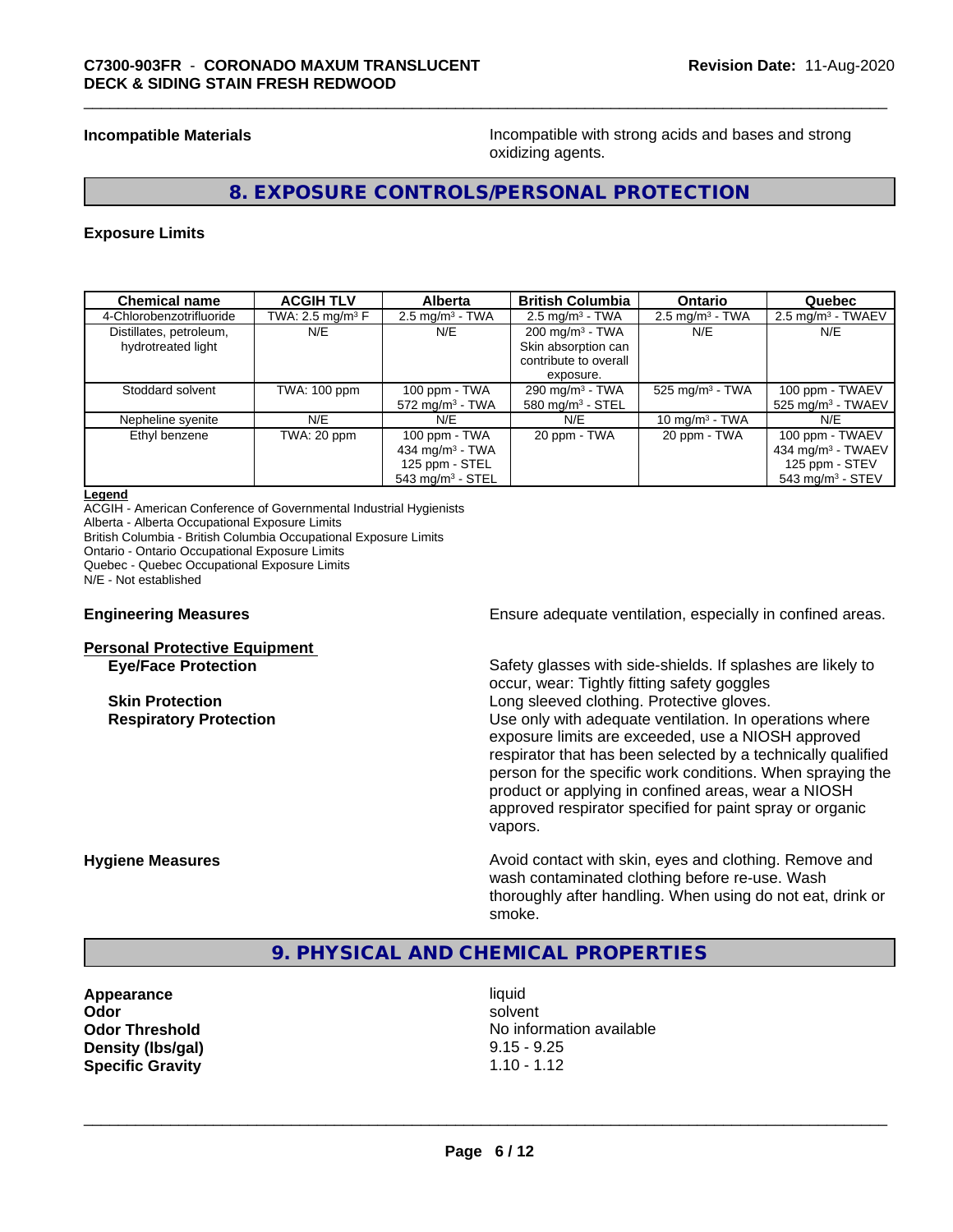**Viscosity (cps)** <br> **Viscosity (cps)** No information available<br>
No information available<br>
No information available **Water solubility**<br> **Evaporation Rate**<br> **Evaporation Rate**<br> **Evaporation Rate Vapor pressure** No information available **Vapor density No information available No information available Wt. % Solids** 55 - 65<br> **Vol. % Solids** 50 - 60 **Vol. % Solids Wt. % Volatiles** 35 - 45 **Vol. % Volatiles** 40 - 50 **VOC Regulatory Limit (g/L)** <250 **Boiling Point (°F)** 279 **Boiling Point (°C) Freezing point (°F)** No information available **Freezing Point (°C)** No information available **Flash point (°F)** 107 **Flash Point (°C)** 42 **Method** PMCC **Flammability (solid, gas)** Not applicable **Upper flammability limit:** Not applicable **Lower flammability limit:** Not applicable **Autoignition Temperature (°F)** No information available **Autoignition Temperature (°C)** No information available **Decomposition Temperature (°F)** No information available **Decomposition Temperature (°C)** No information available<br> **Partition coefficient Partition available** 

**pH**<br>
Viscosity (cps) The Contract of the Contract of No information available<br>
No information available **Solubility(ies)** No information available **Evaporation Rate** No information available **No information available** 

# **10. STABILITY AND REACTIVITY**

| <b>Reactivity</b>                         | Not Applicable                                                                           |
|-------------------------------------------|------------------------------------------------------------------------------------------|
| <b>Chemical Stability</b>                 | Stable under normal conditions. Hazardous polymerisation<br>does not occur.              |
| <b>Conditions to avoid</b>                | Keep away from open flames, hot surfaces, static<br>electricity and sources of ignition. |
| <b>Incompatible Materials</b>             | Incompatible with strong acids and bases and strong<br>oxidizing agents.                 |
| <b>Hazardous Decomposition Products</b>   | Thermal decomposition can lead to release of irritating<br>gases and vapors.             |
| <b>Possibility of hazardous reactions</b> | None under normal conditions of use.                                                     |

# **11. TOXICOLOGICAL INFORMATION**

#### **Product Information Information on likely routes of exposure**

**Principal Routes of Exposure Exposure** Eye contact, skin contact and inhalation.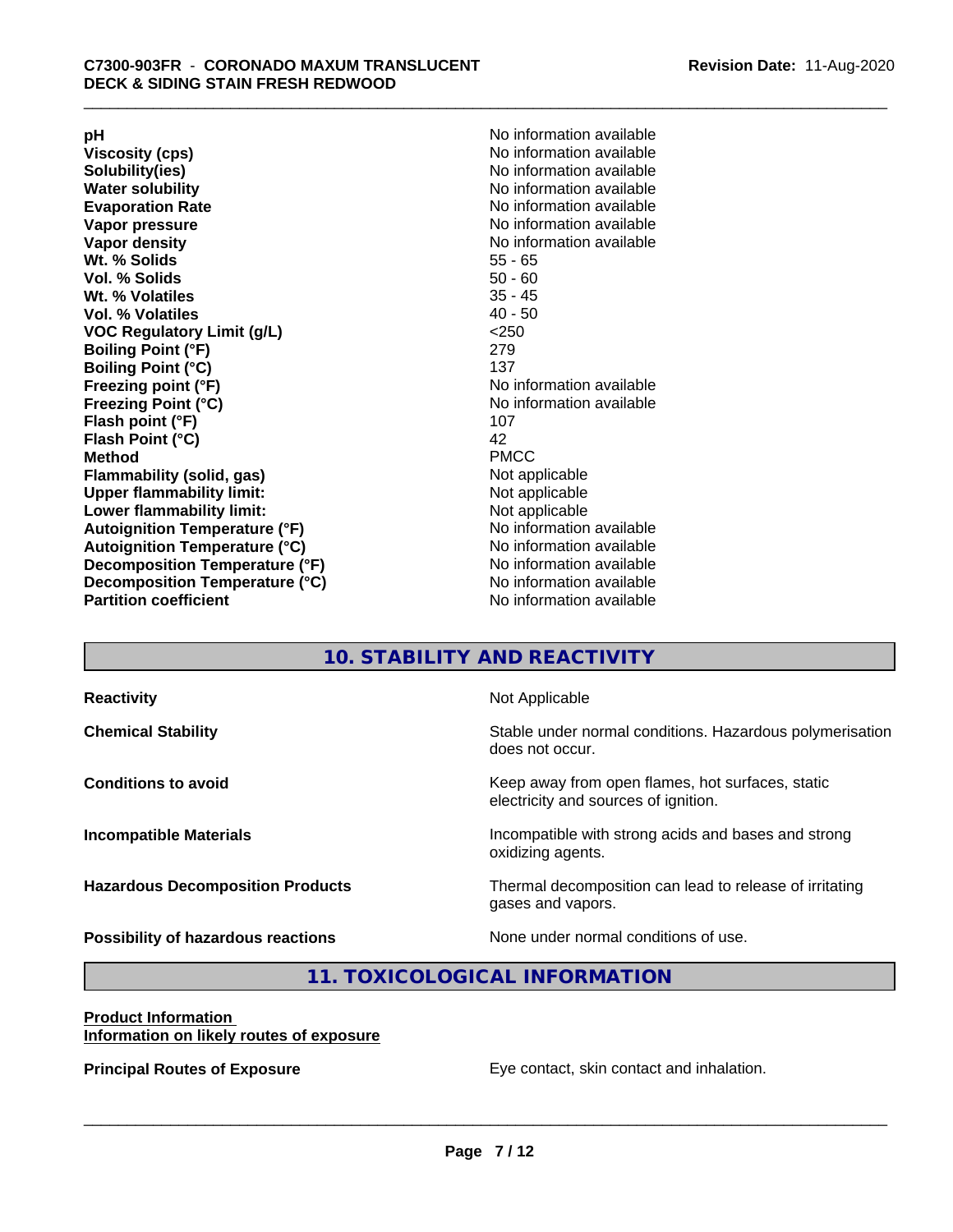| <b>Acute Toxicity</b>      |  |
|----------------------------|--|
| <b>Product Information</b> |  |

Repeated or prolonged exposure to organic solvents may lead to permanent brain and nervous system damage. Intentional misuse by deliberately concentrating and inhaling vapors may be harmful or fatal.

# **Symptoms** related to the physical, chemical and toxicological characteristics

**Symptoms** No information available

|                                 | Delayed and immediate effects as well as chronic effects from short and long-term exposure                                                                                                                                                 |
|---------------------------------|--------------------------------------------------------------------------------------------------------------------------------------------------------------------------------------------------------------------------------------------|
| Eye contact                     | Contact with eyes may cause irritation.                                                                                                                                                                                                    |
| <b>Skin contact</b>             | May cause skin irritation and/or dermatitis. Prolonged skin<br>contact may defat the skin and produce dermatitis.                                                                                                                          |
| <b>Inhalation</b>               | High vapor / aerosol concentrations are irritating to the<br>eyes, nose, throat and lungs and may cause headaches,<br>dizziness, drowsiness, unconsciousness, and other central<br>nervous system effects.                                 |
| <b>Ingestion</b>                | Ingestion may cause irritation to mucous membranes.<br>Small amounts of this product aspirated into the<br>respiratory system during ingestion or vomiting may cause<br>mild to severe pulmonary injury, possibly progressing to<br>death. |
| <b>Sensitization</b>            | May cause an allergic skin reaction.                                                                                                                                                                                                       |
| <b>Neurological Effects</b>     | No information available.                                                                                                                                                                                                                  |
| <b>Mutagenic Effects</b>        | Suspected of causing genetic defects.                                                                                                                                                                                                      |
| <b>Reproductive Effects</b>     | May damage fertility or the unborn child.                                                                                                                                                                                                  |
| <b>Developmental Effects</b>    | No information available.                                                                                                                                                                                                                  |
| <b>Target organ effects</b>     | No information available.                                                                                                                                                                                                                  |
| <b>STOT - single exposure</b>   | No information available.                                                                                                                                                                                                                  |
| <b>STOT - repeated exposure</b> | No information available.                                                                                                                                                                                                                  |
| Other adverse effects           | No information available.                                                                                                                                                                                                                  |
| <b>Aspiration Hazard</b>        | May be harmful if swallowed and enters airways. Small<br>amounts of this product aspirated into the respiratory<br>system during ingestion or vomiting may cause mild to<br>severe pulmonary injury, possibly progressing to death.        |

# **Numerical measures of toxicity**

# **The following values are calculated based on chapter 3.1 of the GHS document**

| <b>ATEmix (oral)</b> |                        |
|----------------------|------------------------|
|                      | <b>ATEmix (dermal)</b> |

**ATEmix (oral)** 22059 mg/kg **ATEmix (dermal)** 5219 mg/kg

 $\overline{\phantom{a}}$  ,  $\overline{\phantom{a}}$  ,  $\overline{\phantom{a}}$  ,  $\overline{\phantom{a}}$  ,  $\overline{\phantom{a}}$  ,  $\overline{\phantom{a}}$  ,  $\overline{\phantom{a}}$  ,  $\overline{\phantom{a}}$  ,  $\overline{\phantom{a}}$  ,  $\overline{\phantom{a}}$  ,  $\overline{\phantom{a}}$  ,  $\overline{\phantom{a}}$  ,  $\overline{\phantom{a}}$  ,  $\overline{\phantom{a}}$  ,  $\overline{\phantom{a}}$  ,  $\overline{\phantom{a}}$ 

# **Component Information**

| Chemical name                        | Oral LD50            | Dermal LD50             | Inhalation LC50        |
|--------------------------------------|----------------------|-------------------------|------------------------|
| 4-Chlorobenzotrifluoride             | $= 13$ g/kg (Rat)    | > 2 mL/kg (Rabbit)      | $= 33$ mg/L (Rat) 4 h  |
| $98 - 56 - 6$                        |                      |                         |                        |
| Distillates, petroleum, hydrotreated | $>$ 5000 mg/kg (Rat) | $>$ 2000 mg/kg (Rabbit) | $> 5.2$ mg/L (Rat) 4 h |
| light                                |                      |                         |                        |
| 64742-47-8                           |                      |                         |                        |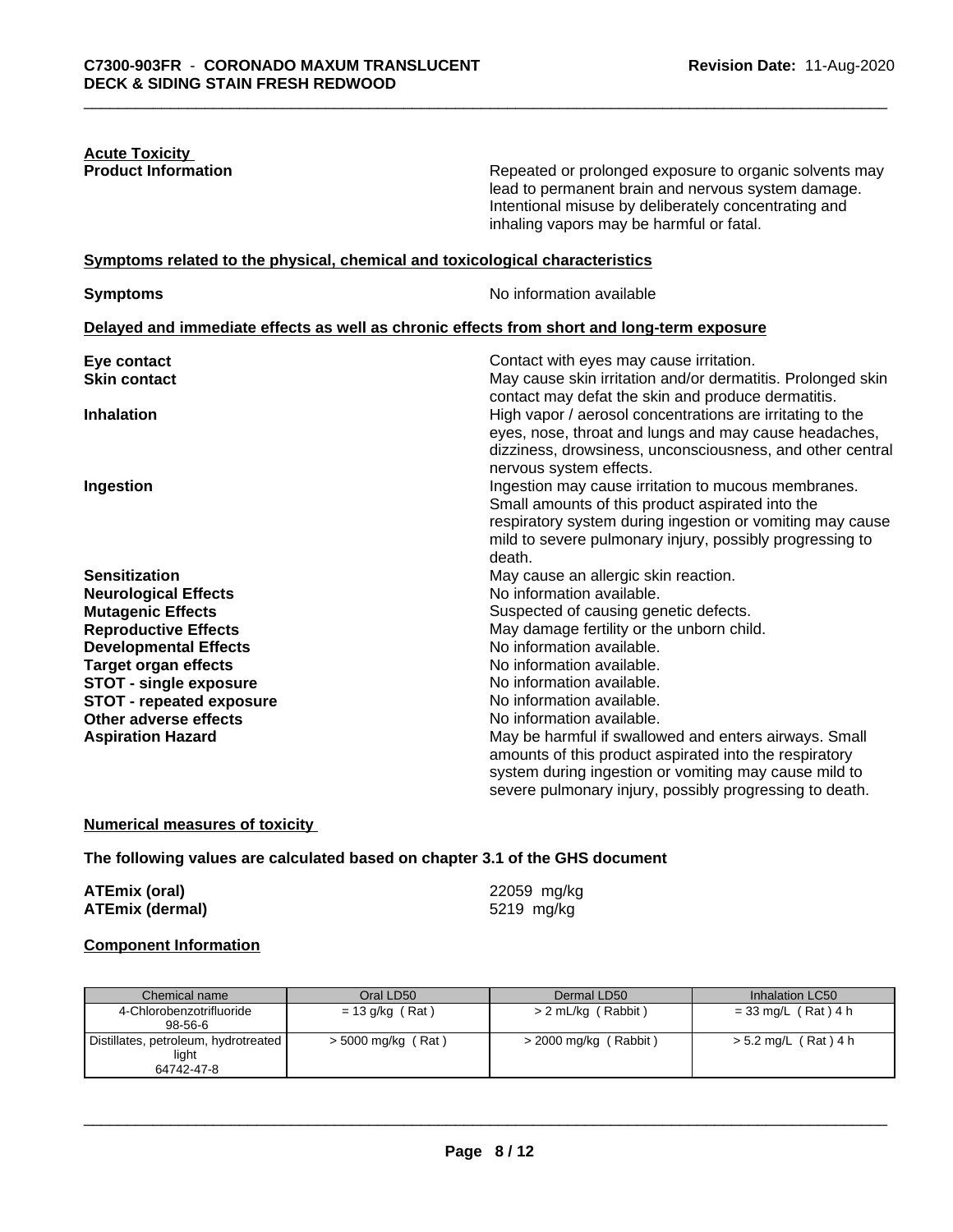# \_\_\_\_\_\_\_\_\_\_\_\_\_\_\_\_\_\_\_\_\_\_\_\_\_\_\_\_\_\_\_\_\_\_\_\_\_\_\_\_\_\_\_\_\_\_\_\_\_\_\_\_\_\_\_\_\_\_\_\_\_\_\_\_\_\_\_\_\_\_\_\_\_\_\_\_\_\_\_\_\_\_\_\_\_\_\_\_\_\_\_\_\_ **C7300-903FR** - **CORONADO MAXUM TRANSLUCENT DECK & SIDING STAIN FRESH REDWOOD**

| Silica amorphous<br>7631-86-9                                       | $= 7900$ mg/kg (Rat) | $>$ 2000 mg/kg (Rabbit)    | $> 2.2$ mg/L (Rat) 1 h  |
|---------------------------------------------------------------------|----------------------|----------------------------|-------------------------|
| Carbamic acid,<br>1H-benzimidazol-2-yl-, methyl ester<br>10605-21-7 | $>$ 5050 mg/kg (Rat) | $> 10000$ mg/kg (Rabbit)   |                         |
| Ethyl benzene<br>$100 - 41 - 4$                                     | $= 3500$ mg/kg (Rat) | $= 15400$ mg/kg (Rabbit)   | $= 17.4$ mg/L (Rat) 4 h |
| Cobalt bis(2-ethylhexanoate)<br>136-52-7                            |                      | $>$ 5000 mg/kg (Rabbit)    | $> 10$ mg/L (Rat) 1 h   |
| Methyl ethyl ketoxime<br>96-29-7                                    | $= 930$ mg/kg (Rat)  | 1000 - 1800 mg/kg (Rabbit) | $> 4.83$ mg/L (Rat) 4 h |

# **Chronic Toxicity**

# **Carcinogenicity**

*The information below indicateswhether each agency has listed any ingredient as a carcinogen:.*

| <b>Chemical name</b>         | <b>IARC</b>                    | <b>NTP</b>                   |
|------------------------------|--------------------------------|------------------------------|
|                              | 2B - Possible Human Carcinogen |                              |
| Ethvl benzene                |                                |                              |
|                              | 2B - Possible Human Carcinogen | Reasonably Anticipated Human |
| Cobalt bis(2-ethylhexanoate) |                                | Carcinoɑen                   |

• Cobalt and cobalt compounds are listed as possible human carcinogens by IARC (2B). However, there is inadequate evidence of the carcinogenicity of cobalt and cobalt compounds in humans.

#### **Legend**

IARC - International Agency for Research on Cancer NTP - National Toxicity Program OSHA - Occupational Safety & Health Administration

**12. ECOLOGICAL INFORMATION**

# **Ecotoxicity Effects**

The environmental impact of this product has not been fully investigated.

# **Product Information**

# **Acute Toxicity to Fish**

No information available

# **Acute Toxicity to Aquatic Invertebrates**

No information available

# **Acute Toxicity to Aquatic Plants**

No information available

# **Persistence / Degradability**

No information available.

# **Bioaccumulation**

There is no data for this product.

# **Mobility in Environmental Media**

No information available.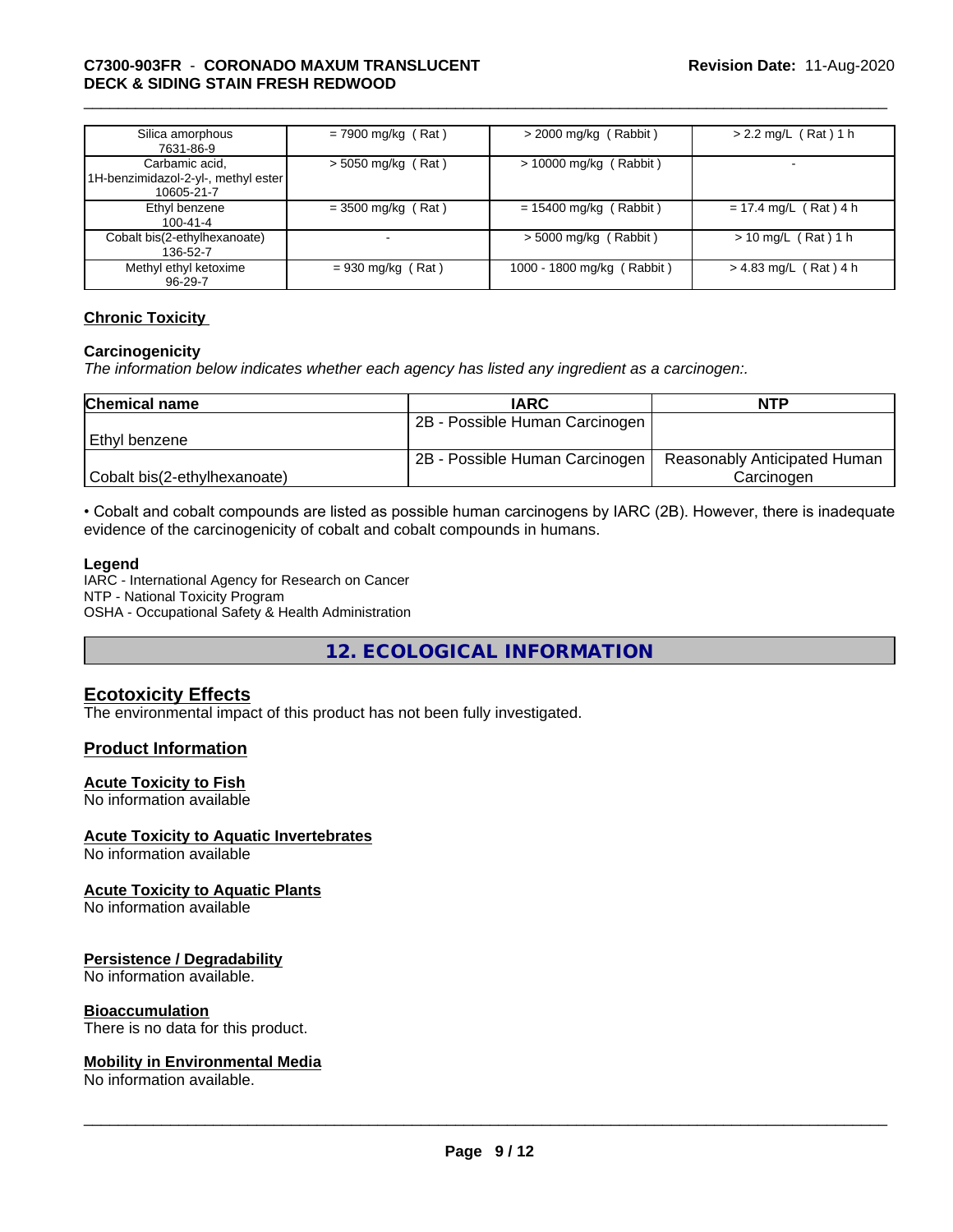**Ozone**

No information available

# **Component Information**

# **Acute Toxicity to Fish**

Carbamic acid, 1H-benzimidazol-2-yl-, methyl ester LC50: 1.5 mg/L (Rainbow Trout - 96 hr.) Ethyl benzene LC50: 12.1 mg/L (Fathead Minnow - 96 hr.) Methyl ethyl ketoxime LC50: 48 mg/L (Bluegill sunfish - 96 hr.)

# **Acute Toxicity to Aquatic Invertebrates**

Carbamic acid, 1H-benzimidazol-2-yl-, methyl ester LC50: 0.22 mg/L (water flea - 48 hr.) Ethyl benzene EC50: 1.8 mg/L (Daphnia magna - 48 hr.) Methyl ethyl ketoxime EC50: 750 mg/L (Daphnia magna - 48 hr.)

# **Acute Toxicity to Aquatic Plants**

Ethyl benzene EC50: 4.6 mg/L (Green algae (Scenedesmus subspicatus), 72 hrs.)

|                                | 13. DISPOSAL CONSIDERATIONS                                                                                                                                                                                                           |
|--------------------------------|---------------------------------------------------------------------------------------------------------------------------------------------------------------------------------------------------------------------------------------|
| <b>Waste Disposal Method</b>   | Dispose of in accordance with federal, state, provincial, and local regulations.<br>Local requirements may vary, consult your sanitation department or<br>state-designated environmental protection agency for more disposal options. |
| <b>Empty Container Warning</b> | Emptied containers may retain product residue. Follow label warnings even after<br>container is emptied. Residual vapors may explode on ignition.                                                                                     |

# **14. TRANSPORT INFORMATION**

| _<br>٠<br>×<br>۰,<br>v |
|------------------------|
|------------------------|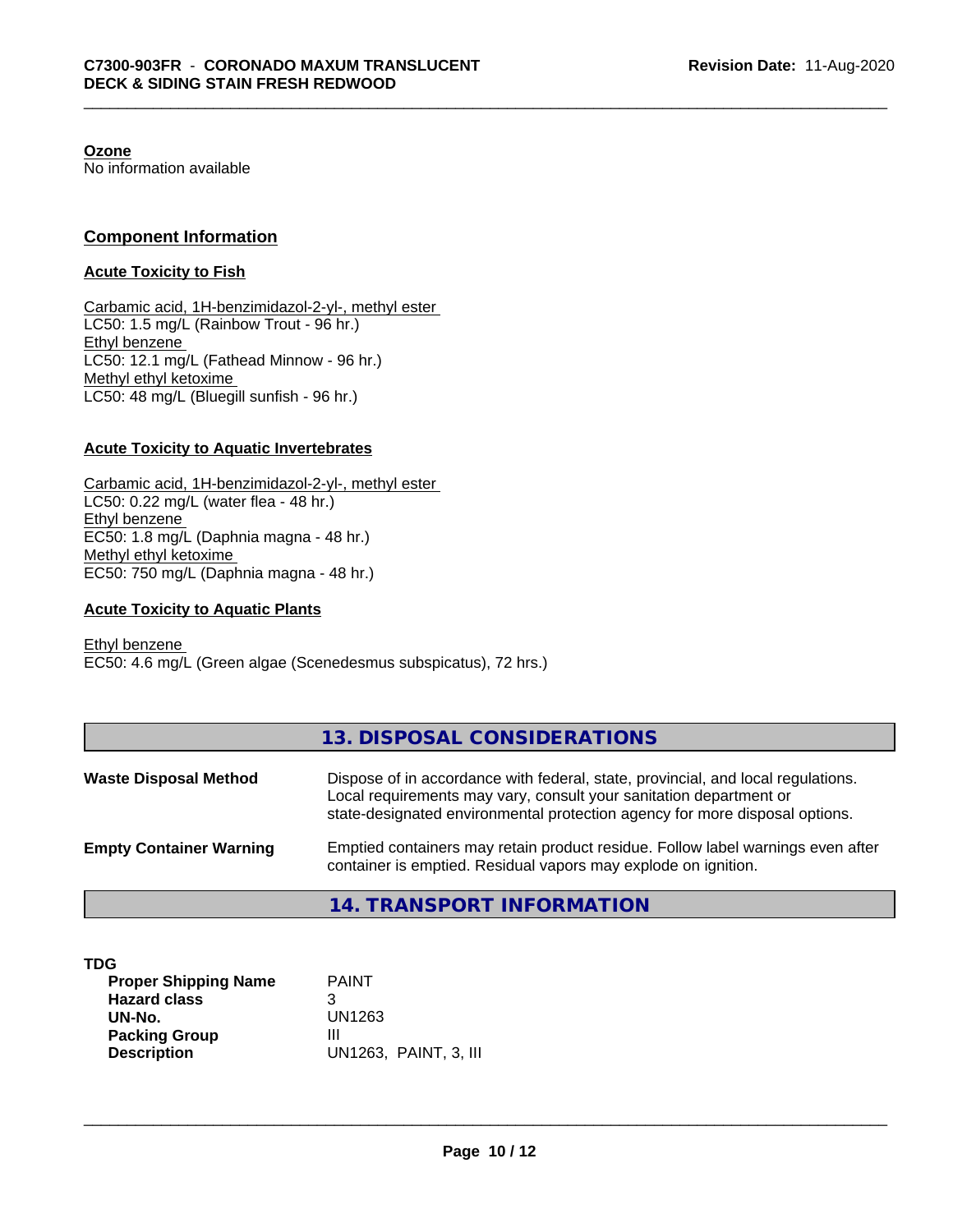In Canada, Class 3 flammable liquids may be reclassified as non-regulated for domestic ground transportation if they meet the requirements of TDG General Exemption SOR/2008-34.

| <b>ICAO / IATA</b> | Contact the preparer for further information. |
|--------------------|-----------------------------------------------|
|                    |                                               |

**IMDG / IMO** Contact the preparer for further information.

**15. REGULATORY INFORMATION**

# **International Inventories**

| <b>TSCA: United States</b> | Yes - All components are listed or exempt. |
|----------------------------|--------------------------------------------|
| <b>DSL: Canada</b>         | Yes - All components are listed or exempt. |

# **National Pollutant Release Inventory (NPRI)**

#### **NPRI Parts 1- 4**

This product contains the following Parts 1-4 NPRI chemicals:

| <b>Chemical name</b> | <b>CAS No.</b> | Weight-%     | <b>NPRI Parts</b><br>1 - 4 |
|----------------------|----------------|--------------|----------------------------|
| Ethvl<br>benzene     | 00-41-4١       | 0.25%<br>0.1 | Listec                     |

#### **NPRI Part 5**

This product contains the following NPRI Part 5 Chemicals:

| CAS No.    | Weight-% | <b>NPRI Part 5</b> |  |
|------------|----------|--------------------|--|
| 64742-47-8 | 13%      | Listed             |  |
|            |          |                    |  |
| 8052-41-3  | - 5%     | ∟isted             |  |
|            |          |                    |  |

# **WHMIS Regulatory Status**

This product has been classified in accordance with the hazard criteria of the Hazardous Products Regulations (HPR) and the SDS contains all the information required by the HPR.

**HMIS** - **Health:** 2\* **Flammability:** 2 **Reactivity:** 0 **PPE:** -

# **HMIS Legend**

- 0 Minimal Hazard
- 1 Slight Hazard
- 2 Moderate Hazard
- 3 Serious Hazard
- 4 Severe Hazard
- \* Chronic Hazard

X - Consult your supervisor or S.O.P. for "Special" handling instructions.

*Note: The PPE rating has intentionally been left blank. Choose appropriate PPE that will protect employees from the hazards the material will present under the actual normal conditions of use.*